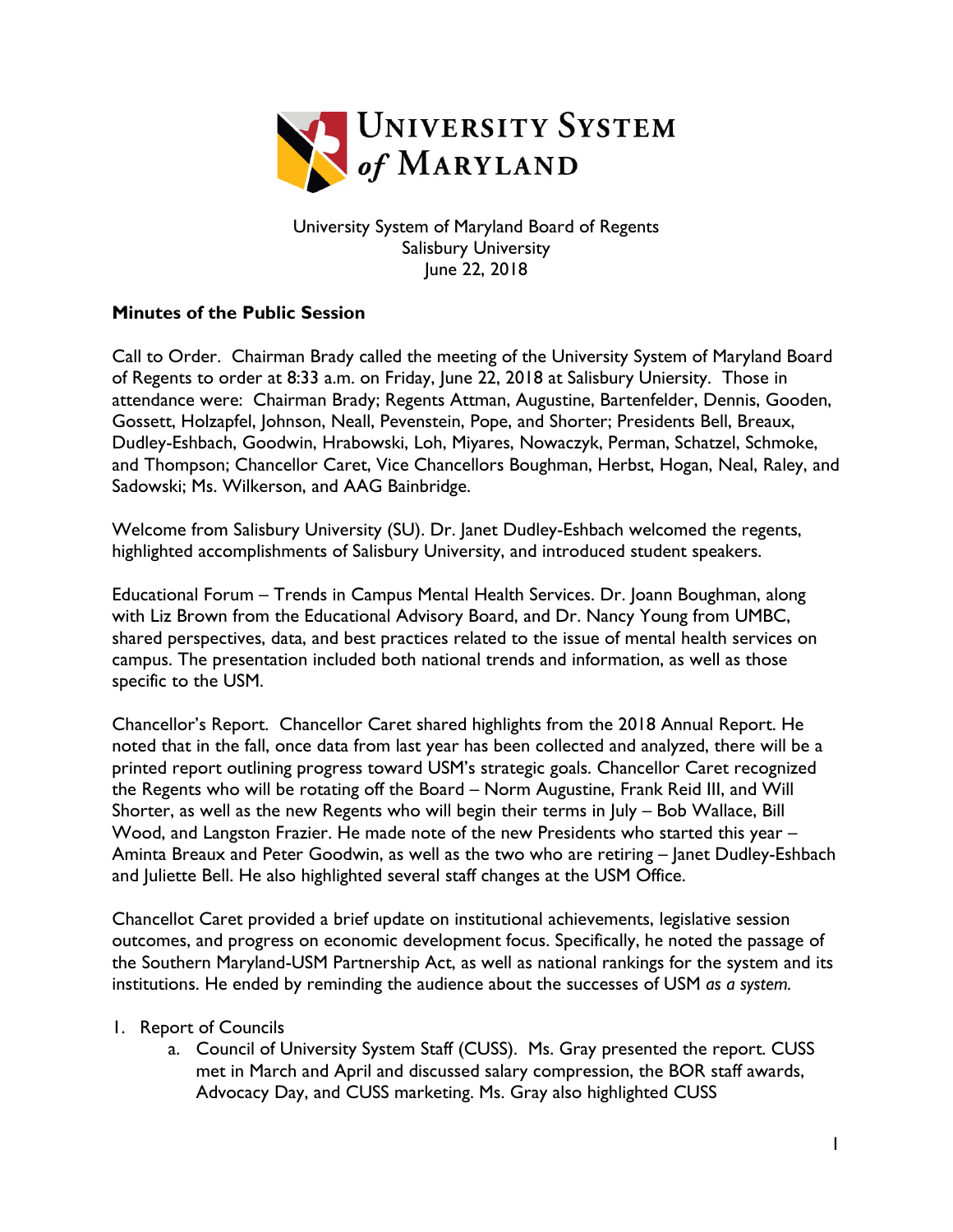accomplishments for the year including the Joint Ombudsperson Resolution and the first CUSS Shared Governance Survey.

- b. Council of University System Faculty (CUSF). Dr. Kauffman presented the report. CUSF has had one ExCom meeting, two Council meetings, and the Senate Chairs meeting. Chairman Brady joined the April meeting and Chancellor Caret joined the Senate Chair meeting. Topics discussed at these meetings included the Policy on Compensation for Faculty, evaluation, the Kirwan Center for Academic Innovation, and elections. Dr. Kauffman also highlighted his chair commentaries on the year in review, communications, and faculty salaries. He also introduced the incoming CUSF Chair, Trish Westerman.
- c. Council of University System Presidents (CUSP). Dr. Perman presented the report. CUSP met on May  $7<sup>th</sup>$  and discussed topics including the Capital Budget Workshop, the SMHEC merger, and the shared governance reports. CUSP also met on June 5<sup>th</sup> and covered topics such as systemwide membership in certain organizations, community colleges' desires to offer bachelor's degrees and mental health issues on campuses.
- d. University System of Maryland Student Council (USMSC). Mr. Prouty presented the report. USMSC covered topics such as federal legislation that may affect students, shared governance, student benefits, and diversity and inclusion at our campuses.
- 2. Consent Agenda. The Consent Agenda was presented to the regents by Chairman Brady. He asked if there were any items on the agenda that should be removed for further discussion. There were no requests to remove any items; therefore, Regent Gossett moved and Regent Pope seconded the motion to accept the consent agenda; it was unanimously approved. The items included were:
	- a. Committee on Audit
		- i. Approval of meeting minutes from June 6, 2018 Public and Closed Sessions (action)
		- ii. Proposed Amendments to:
			- 1. Policy VIII-7.20 Policy on External Audits (action)
			- 2. Policy VIII-7.30 Policy on Responses to Legislative Audits (action)
			- 3. Policy VIII-7.50 USM Internal Audit Office Charter (action)
	- b. Committee on Education Policy and Student Life
		- i. Approval of meeting minutes from May 15, 2018 Public Session (action)
		- ii. New Academic Program Proposals
			- 1. Frostburg State University: Master of Medical Science in Physician Assistant Studies (action)
			- 2. Towson University: Master of Science in Actuarial Science and Predictive Analytics (action)
			- 3. Towson University: Master of Science in Transformation Educational Leadership (action)
			- 4. University of Maryland University College: Doctor of Business Administration (action)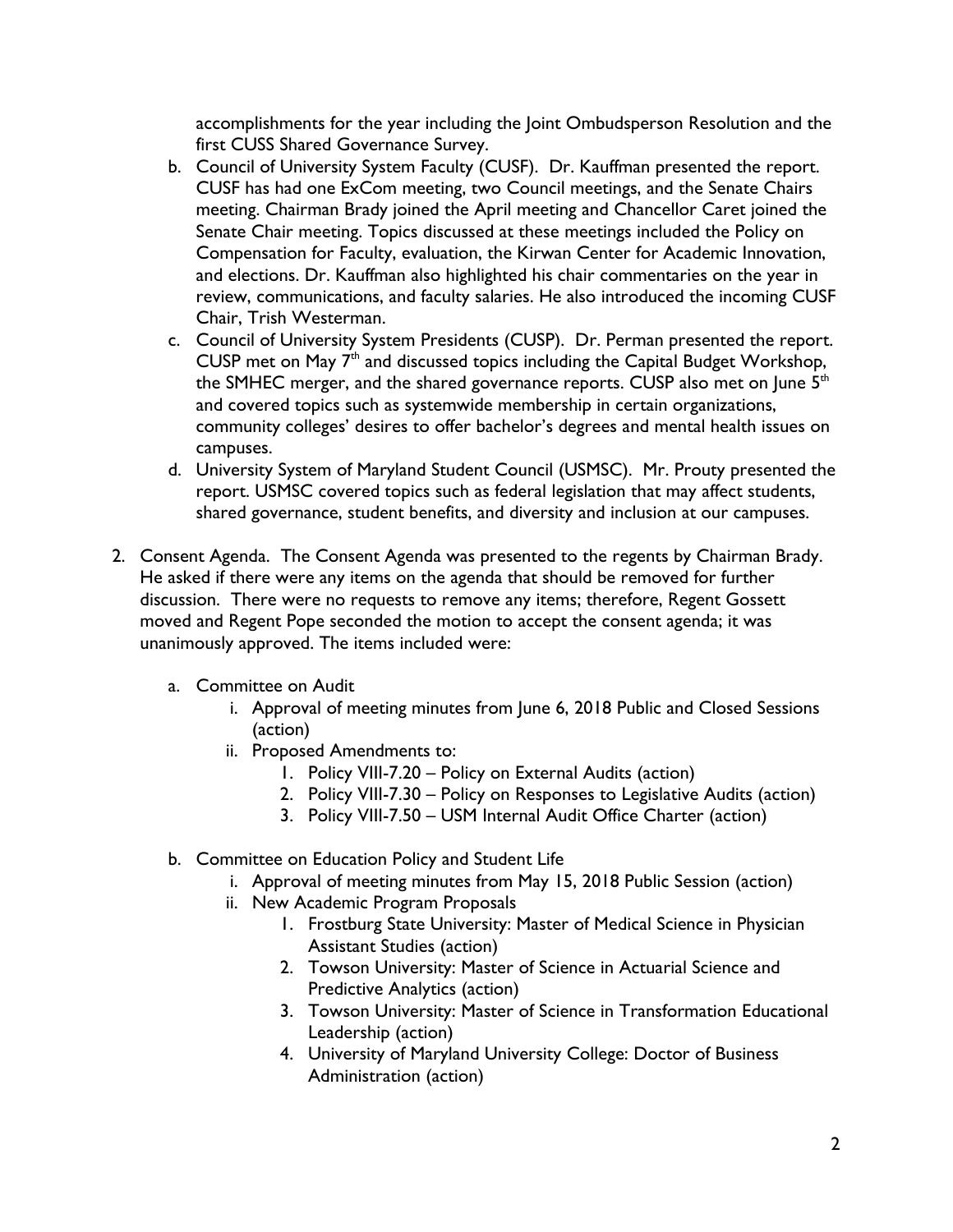- iii. Report of the Regents' Workgroup on Civic Education and Civic Engagement (action)
- iv. William E. Kirwan Center for Academic Innovation Update (information)
- v. P-20 Overview and Update (information)
- vi. 2018-2019 Agenda Brainstorming (information)
- c. Committee on Organization and Compensation
	- i. Approval of minutes from May 15, 2018 and June 7, 2018 Public and Closed Sessions (action)
	- ii. Status Report of Work Plan on Executive Compensation and Governance (information)
	- iii. Annual Report of BOR Policy Reviews (information)
- d. Committee on Finance
	- i. Approval of meeting minutes from June 7, 2018 Public and Closed Sessions (action)
	- ii. FY 2019 System Funded Construction Program Request (action)
	- iii. University System of Maryland: Fortieth Bond Resolution—Auxiliary Facilty and Tuition Revenue Bonds (action)
	- iv. University System of Maryland: FY 2019 Operating Budget (action)
	- v. University System of Maryland: Proposed Amendment to Policy VIII-2.50— Policy on Student Tuition, Fees, and Charges (action)
	- vi. University of Maryland, Baltimore County: 2018 Facilities Master Plan (action)
	- vii. Proposed FY 2019 Contract between the University of Maryland, Baltimore and the University of Maryland Medical System Corporation (action)
	- viii. University of Maryland, College Park: Lease Modification for the Division of Information Technology (action)
	- ix. 2018 USM Dashboard Indicators (information)
		- 1. Detail Full Set
- e. Committee on Economic Development and Technology Commercialization
	- i. Approval of meeting minutes from June 7, 2018 Public Session (action)
- f. Committee on Advancement
	- i. Approval of meeting minutes from May 2, 2018 Public and Closed Sessions (action)
	- ii. Year-to-date Fundraising for FY18 April (information)
- g. Committee of the Whole
	- i. Approval of meeting minutes from April 20, 2018 Public and Closed Sessions (action)
- 3. Review of Items Removed from Consent Agenda. There were no items removed from the Consent Agenda.